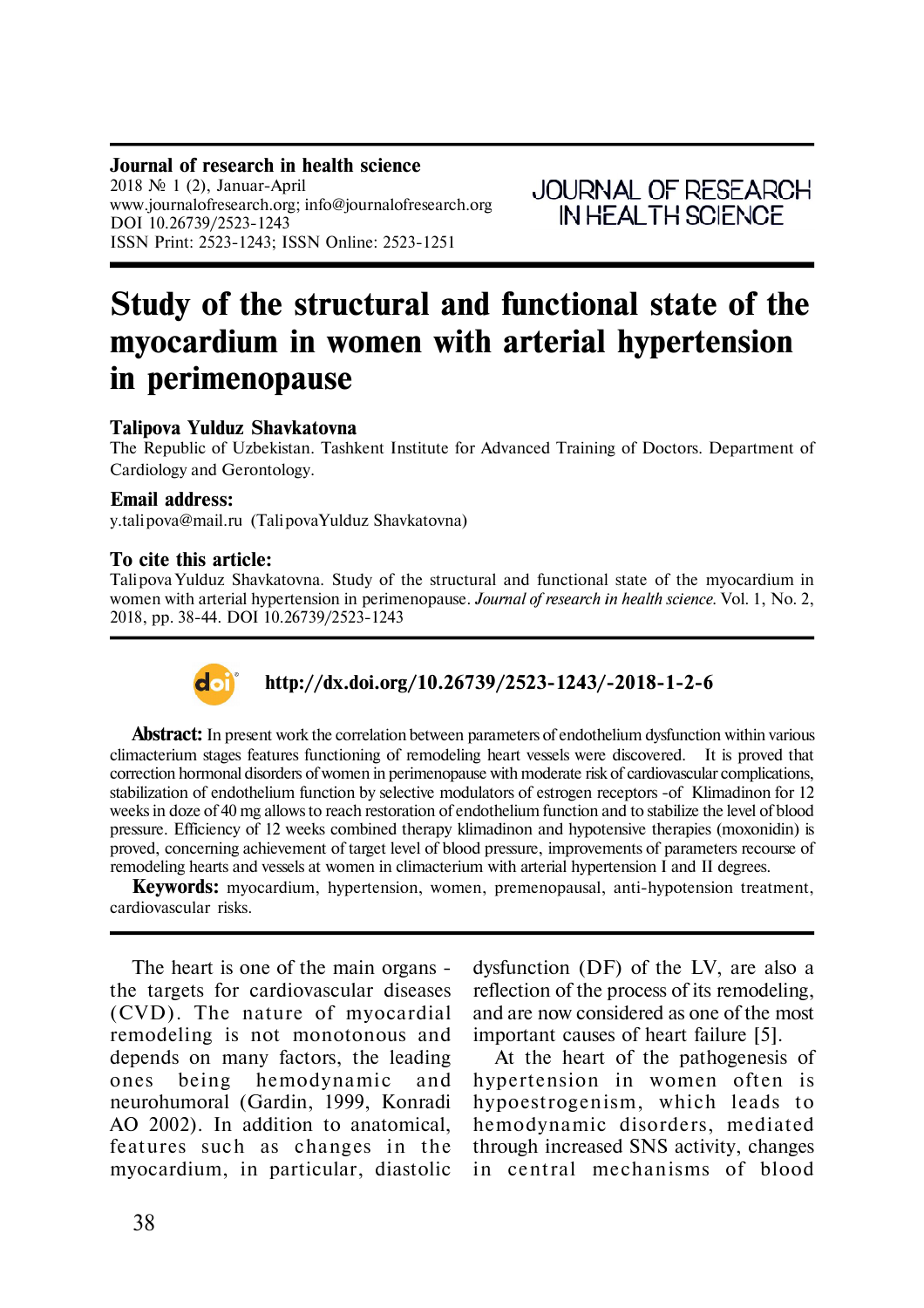circulation regulation, baroreceptor sensitivity, and disturbance of noradrenaline reuptake from the synaptic cleft. Increase in SNS activity is manifested by an increase in the cardiac index (SI) due to increased heart rate and increased contractile activity of the myocardium [2], changes in tone of smooth muscle cells of arteries and veins, changes in the rate of sodium reabsorption in the kidneys, and this in turn increases the venous return of blood to the heart (an increase in the tone of the veins) and resistance to blood flow (increased tonus of small arteries and arterioles). At the same time, changes in the rate of synthesis and release of presser amines are noted [2, 6]. It is believed that the increase in BP in postmenopausal women (PostMP) is due to a significant increase in vascular resistance, as evidenced by the presence of a close positive correlation between these indicators, and the existence of a feedback between the level of progesterone and the total peri pheral resistance of the vessels [5, 6].

Given that the activation of the sympathetic nervous system and the presence of severe metabolic disturbances play a major role in the development of MMC, the main requirement for antihypertensive therapy should be its metabolic neutrality. These requirements are met by the preparation of the central type of action of the imidazole receptor agonist-moxonidine, which acts on the central and peripheral imidazole receptors. Moxonidine reduces the excessive activity of the sympathetic link of the autonomic nervous system, reduces adrenaline release from the adrenal medulla and norepinephrine from the ends of the sympathetic nerves, thereby exerting an antihypertensive effect, thereby increasing

insulin sensitivity, leveling most of the vegetative-vascular and psychoemotional manifestations of menopausal syndrome, which allows consider it a means of pathogenetic therapy MMC. A number of studies have established the ability of moxonidine to regress LV hypertrophy, which is not inferior to the antiremodeling action of other major classes of antihypertensive drugs, and its positive effect on the systolic and diastolic function of the ventricles of the heart has also been studied [10].

In recent years, data have been obtained concerning the effect of estrogens on vascular function and structure, specific estrogen receptors have been discovered in vascular wall cells and cardiac muscle [2, 5]. Estrogens have a direct vasodilator, the so-called endothelium-dependent property. It has been established that the use of estrogens or other alternative therapies, the appointment of an alternative to hormone replacement therapy, for example the selective modulator of estrogen receptors of plant origin Climadinone (Bionorica, Germany) in women with AH in menopause makes it possible to level the manifestations of estrogen di phtheria.

**Purpose:** the study was the study of the structural and functional state of the left ventricle of the heart in women with AH on the background of MMC, the evaluation of the effect of combined therapy of the selective modulator of estrogen receptors - Climadinone and imidazole receptor agonist monoxide?

**Materials and methods.** 101 women aged 40 to 65 years were examined. age 51.7 ± 0.6 years, of which 45 (44.6%) cf. the age of  $46.5 \text{ } \text{e}$  1.3 years in premenopausal (PremM), 56 (55.1%) between the ages of  $56.5 \div 2.6$  years in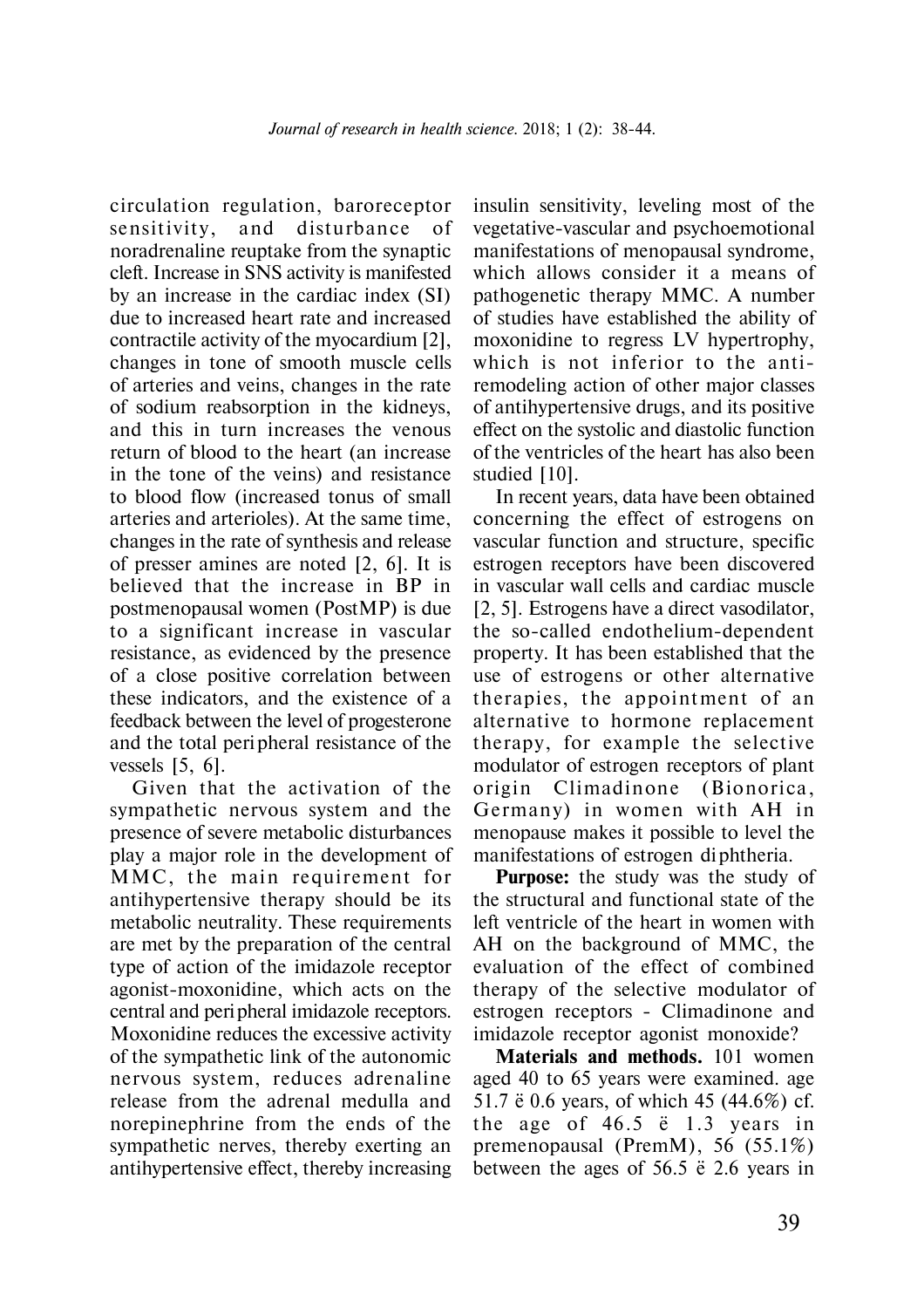Talipova Yulduz Shavkatovna. Study of the structural and functional state of the myocardium in women with arterial hypertension in perimenopause.

postmenopausal women, according to the "Protocol of the study of women over 40 years of age". The main criterion for inclusion in the study was the presence of AH.

The results of the study showed that of the total number of women surveyed, 45 (38.1%) cf. age 46.5 ± 1.6 years were in premenopausal and 56 (55.4%) cf. age 56.6 ± 1.5 years in postmenopausal (PostMAP). The indices of arterial pressure were determined within the limits of systolic (SBP) 140-179 mm Hg. and diastolic (DBP) of 90-109 mm Hg, which corresponds to AH I and II degree (according to the WHO / IOG classification in 2010).

**Echocardiography (Echocardiography) was performed according to a standard procedure , in accordance with the recommendations of the Penn Convention Method. The following parameters of intracardiac hemodynamics were studied:** end diastolic and systolic dimensions (KDR, KS, mm), end-diastolic and endsystolic and shock volumes of the LV (BWW, CSR, VO ml), their ratio to body surface area (CDI, CSI, UI), as well as the LV ejection fraction (LVEF). The mass of LV myocardium was determined (MMLV, g.), which was calculated according to the formula of R. B. Devereux et al. To correct the effect of excess body weight, the left ventricular myocardial mass index (LVMI) was determined by the formula de Simone G. et al.

The criterion of left ventricular hypertrophy in our study was  $LVMI \ge 110$  $g / m<sup>2</sup>$  (for women), the ratio of BWW / MMLD, ml  $/$  g.

 According to these indicators, the following criteria for LV echo- geometry are distinguished:

- With LVMI less than  $110 \text{ g} / \text{m}^2$  and

OTLC <0.45, the geometric model was considered normal (NG);

o With LVMI ≥110 g / m<sup>2</sup>, RWT <0.45 geometry was assessed as eccentric hypertrophy of the LV (EH);

o With LVMI ≥110 g / m<sup>2</sup>, RWT > 0.45, concentric hypertrophy of the LV (CH) was determined;

o With LVMI  $\leq$ 110 g / m<sup>2</sup>, RWT  $>$ 0.45, concentric remodeling was diagnosed (A. Gunau).

The state of intracardiac hemodynamics was assessed by the parameters of blood flows on the valves mitral, aorta, tricuspid and pulmonary valve stem according to the generally accepted technique [3, 5]. To assess the diastolic function of the LV, the maximum blood flow velocities were measured in the fast filling of the ventricles (PVE) and atrial systole (PVA), their ratio (E  $/A$ ), the percentage contribution of the systole LP to the filling of the left ventricle (AFF), the duration of the fast filling phase (PE) , the acceleration time (AT), and the deceleration (DT) of the blood flow into the fast-filling phase, the duration of the atrial systolic phase (PA). In the continuous mode of Doppler echocardiography, the time of isovolytic LV relaxation (IVRT) was determined.

All studies were conducted in dynamics. The indicators were recorded at 3 observation points: initially, 1 month and 3 months after treatment.

In describing the results obtained against the background of treatment, we used the separation of patients according to the princi ple of ongoing treatment:

- I - group: 52 patients with AH I and II degrees belonging to the low-risk group, among them in PremMP ( $n = 25$ ) and PostMP ( $n = 27$ ) who received Climadinone as a monotherapy ("Bionorica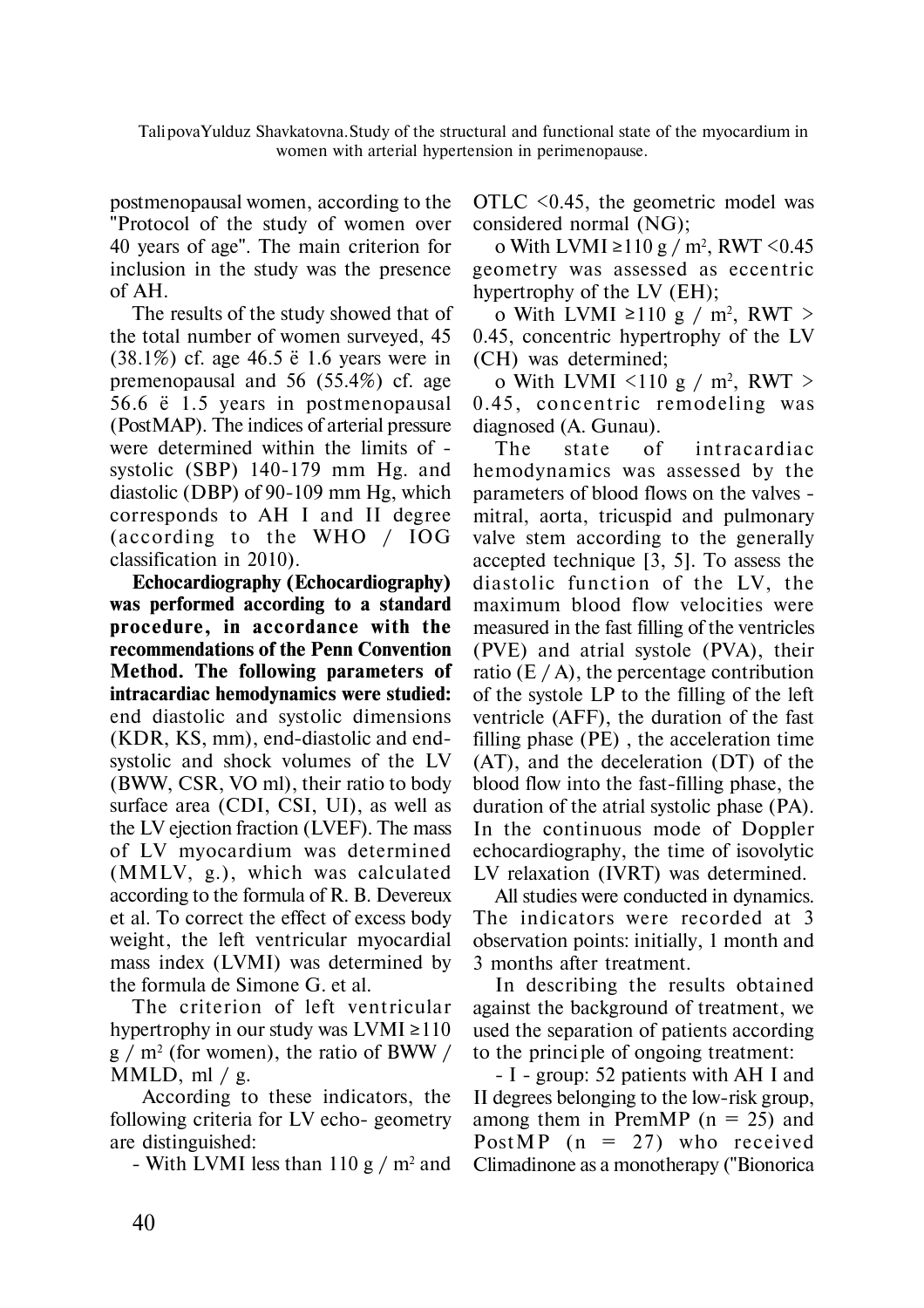AG", Germany ), 20 mg twice a day for 12 weeks.

- Group II: 49 patients with AH I and II degree AH belonging to the group of average risk, among them in PremMP  $(n = 20)$  and PostMP  $(n = 29)$ , who took combination therapy - Climadinone 20 mg twice daily and as an antihypertensive drug Physiotens ("Solvay Pharma", Germany) 0.2-0.4 mg once a day for 12 weeks.

 The results were processed using various statistics methods. The reliability of differences in the comparison of arithmetic mean values was determined using the Student's test, using the "Statistica 6 for WINDOWS" software package.

Results and discussion. All women of the main group had moderate manifestations of COP. The degree of severity of CS in the Premeps differed: patients with a mild degree of 15 (14.9%), with an average degree of 16 (15.8%), severe -  $14$   $(13.9\%)$ . Likewise in PostMMP: an easy degree was found in 15 (14.9%), medium - in 16 (15.8%), heavy - in 25 (24.8%). In 20 (19.8%) of women in premenopause cf. age 49,1  $\pm$ 1,2 years was determined by AH I degree, with the following values of the main parameters of blood pressure: average SB  $147.6 \pm 3.6$  mm Hg; c DAD  $92.2 \pm 4.1$ mm Hg; in 22 (21.8%) average age 48.2 ± 1.9 years AH of II degree, with average CAD  $167.2 \pm 1.96$  mm Hg, in 4 (3.96%) the level of SBP on the average 135,  $8 \pm$  $0.7$  and  $132 \pm 0.5$  mm Hg, which corresponds to the level of a high normal blood pressure.

 Among postmenopausal women, 21  $(20.8\%)$  average age 56.3  $\pm$  1.7 years were determined by grade I AG, average 147.5  $\pm$  2.3 mm Hg, average, DBP 98.1  $\pm$  1.6

mm ppm; in 30 (29.7%) average age 57.3 ± 1.1 years, AH degree II, average CAD 169.5 ± 1.4 mm Hg, average DAD -101.3  $\pm$  1.7 mm Hg.; 3 (2.97%) the level of SBP on the average  $135.8 \pm 0.7$ . Thus, in pre-menopausal hypertension, grade I and II were approximately in equal numbers, and in postmenopausal hypertension, grade II AG was 1.9 times more common than grade I AG.

During the course of treatment for 12 weeks, along with the improvement of the general condition, blood pressure significantly reached the target level: in group II, the SBP decreased to 131,50  $\pm$  2,49 mm Hg. Art. (p = 0.001), DBP  $85.22 \pm 1.64$  mm Hg. Art. (p = 0.02).

I group: SBP reached the level of 119.8  $\pm$  1.8 mm Hg. Art. (p = 0.0001), DBP - $80.9 \pm 1.2$  mm Hg. Art. ( $p = 0.0001$ ).

Evaluation of the types of left ventricular echocardiogram at the control stage of the study showed that in the study groups, LV hypertrophy indices were determined by parameters of LV mass index (LVMI), relative wall thickness (RWT), thickness of MZV and LVL. Mean IVF in patients of this group was  $0.9 \pm 0.6$ , and LVMI - 125  $\pm$  5.3 g / m<sup>2</sup>  $(P \leq 0.05)$ . When assessing the types of LV geometry, the initial values were distributed as follows: normal geometry was noted in 37 (36.6%); eccentric hypertrophy - in 56 (55.4%); concentric remodeling - in 5 (4.2%); concentric hypertrophy - in 3 (2.5%). As pointed out by literature sources, this feature may be a consequence of more significant activation of growth factors in android obesity, which is accompanied by a more pronounced hypertrophic response. With genome obesity, hemodynamic mechanisms of hypertrophy in the form of volume overload predominate, which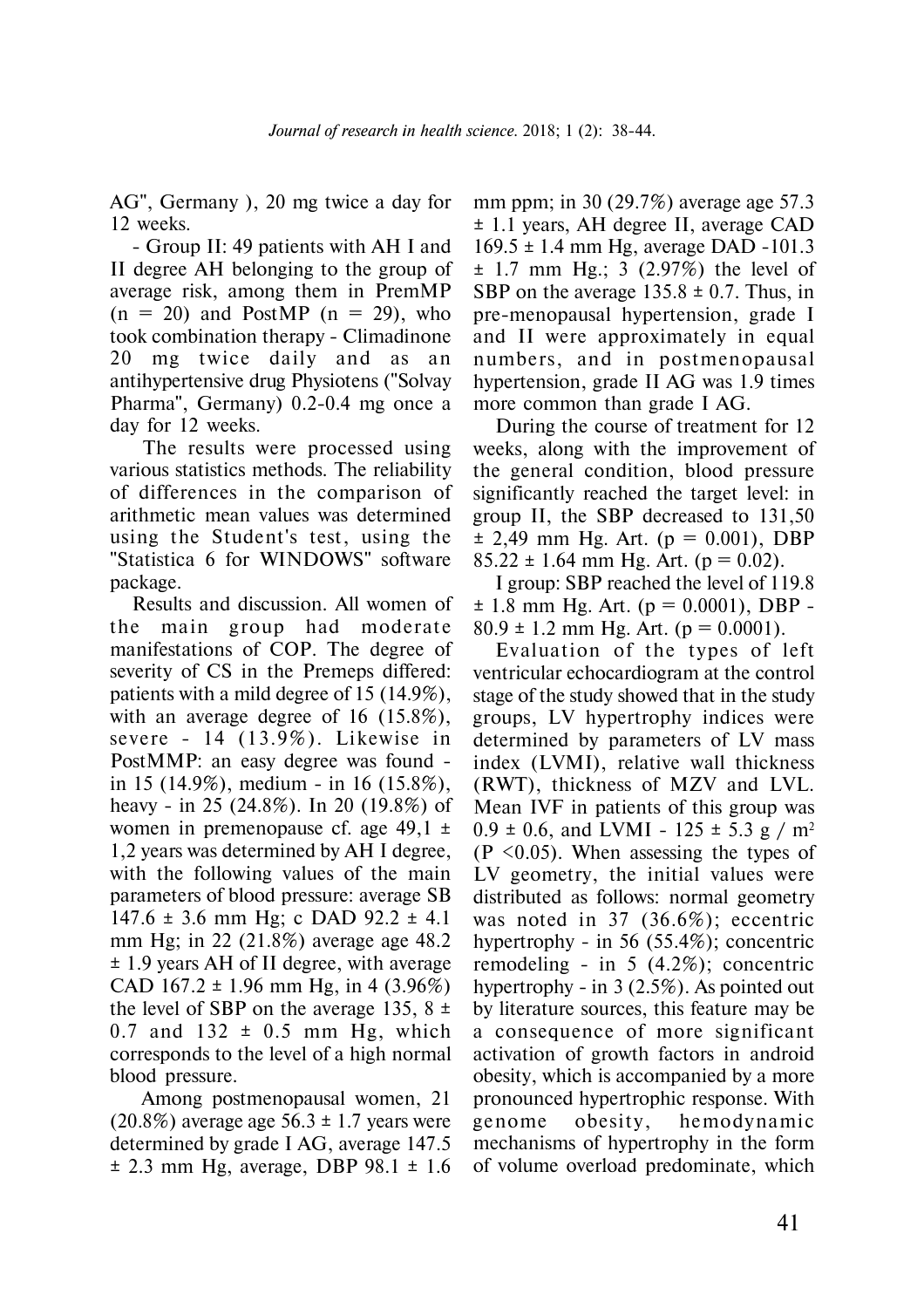Talipova Yulduz Shavkatovna. Study of the structural and functional state of the myocardium in women with arterial hypertension in perimenopause.

creates prerequisites for the development of eccentric hypertrophy [10,11,12].

 The analysis of systolic function of the left ventricle revealed that the mean values of systolic function of the left ventricle, estimated from the values of PV, were distributed as follows: PV> 55- 60% in 58 (57.4%) women; EF <55% in 34 (33.7%); FV> 60% - in 9 (8.9%) of the examined women. OTS <0.45 in 85 (84.2%) women, OTC> 0.45 in 16 (15.8%) examined.

Patients in PostMP showed asymmetric hypertrophy of the LV with an increase in the relative thickness of its wall in comparison with the norm of its wall with a relative wall thickness (OTC) of  $0.45 \pm 0.01$  and  $0.46 \pm 0.01$  cm (P)  $\leq$ 0.05) due to thickening MZHP -1.2  $\pm$ 0.02 and 1.10  $\pm$  0.06 cm (P < 0.001), as well as an increase in the LV mass index (IMF) of  $130.5 \pm 7.3$  and  $129.1 \pm 5.6$  g /  $m^2$  (P < 0.01), respectively.

In the study of transmittal blood flow, a violation of the global diastolic function of the left ventricle in women with AH was manifested by retardation of relaxation and a violation of the diastolic filling of the LV by the "hypertrophic" type according to R. Nishimura and A. Tajik [3], which were more pronounced in group II patients. They showed an elongation in comparison with the IVRT norm in cf.  $95 \pm 5.9$  ms (P <0.01), a decrease in the ratio E  $/ A - 1.3 \pm 0.08$  $(P \le 0.1)$ , an increase in DT - by 30.8% (P <0.001). Significant disturbances in the temporal structure of LV diastole were also noted: TE was increased by 8.3% ( $P \leq 0.01$ ) with a significant shortening of AT and elongation of DT (by 12.7 and 30.8%,  $P < 0.001$ , respectively), TA was increased by 15.4%  $(P \leq 0.001)$ . The results of our

investigations coincide with similar studies by other authors [3].

 In patients with postmenopausal women, changes in the parameters of LV diastolic function were similar to those in patients in PremEV, but disturbances in the temporal structure of diastole were more pronounced. Thus, the duration of TE and TA in patients with postmenopausal women was 11.5 and 20% higher in comparison with these indices in patients in PremMP  $(0.29 \pm 0.01)$  and  $(0.260 \pm 0.007)$  s  $(P \le 0, 01)$ . At that, the AT in patients with Premex did not differ from that in normal ( $P > 0.05$ ), and DT - was increased by  $38.5\%$  (P < 0.001), not differing from its value in patients with PostMP,  $0.180 \pm 0.009$ ) and  $(0.170 \text{ eV})$ 0.006) s ( $P > 0.05$ ). The parameters of structural and functional changes in the myocardium in the examined patients are shown in the figure.

When assessing the effect of climadinone therapy on hemodynamic parameters, it was found that the systolic function of the myocardium improves statistically significantly in both the premenopausal and postmenopausal groups, with the increase in LVEF not only due to an increase in LV stroke volume, but also a decrease in its volume in systole and diastole. The degree of hypertrophy of the myocardium of the LV significantly decreases due to the (LVDM) in patients with both Prem and PostMP, but the OTC indices causing diastolic disturbances do not have dynamic changes, which is manifested by the preservation of the  $E / A$  ratio at the level of the initial values. It was found that during the 12-week therapy, climadinone has a statistically significant effect on myocardial hypertrophy, without affecting the diastolic function.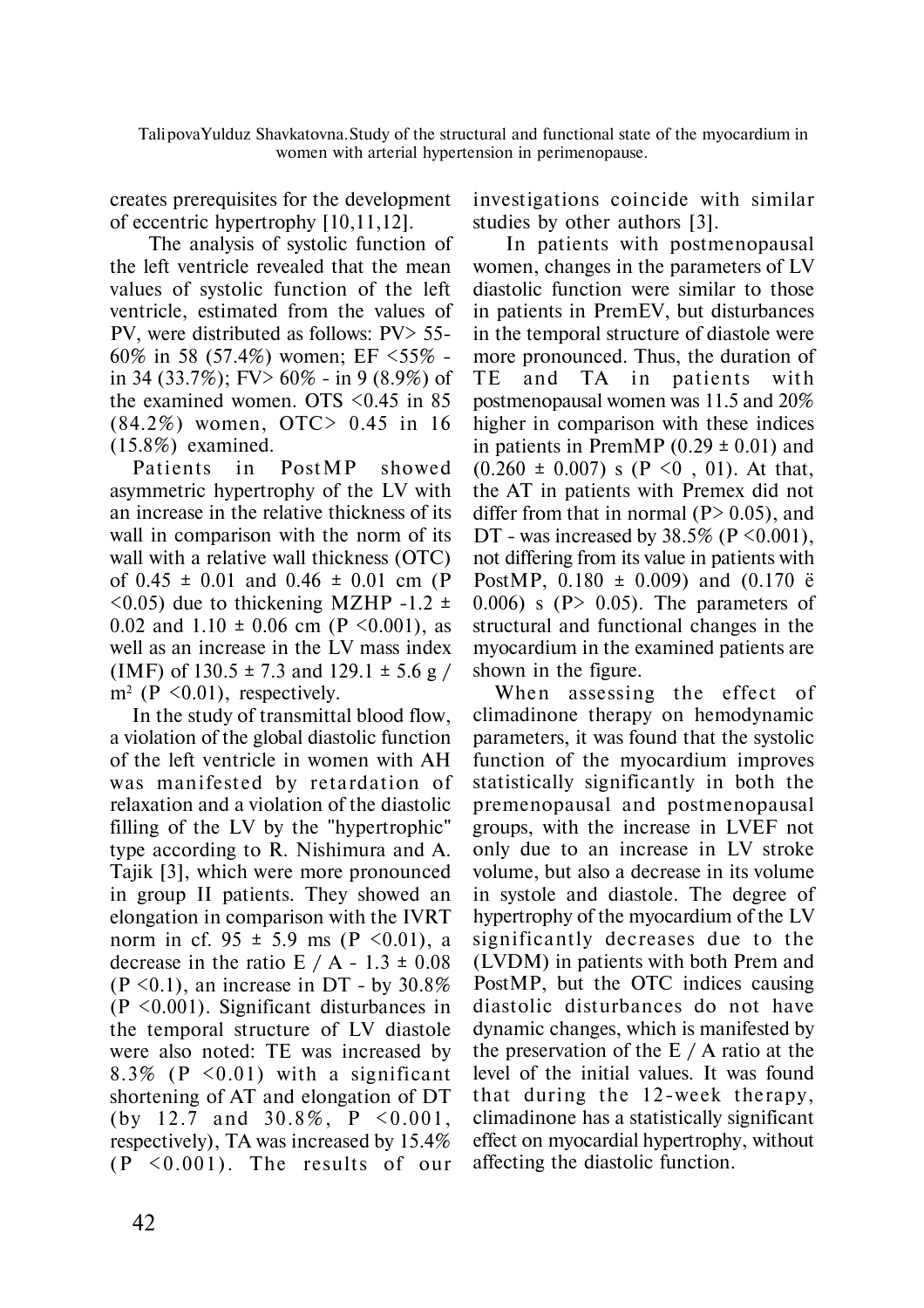Against the background of combined therapy with climadinone and physiotherapy, a decrease in the degree of hypertrophy of a statistically significant character is noted, the reduction of LVDM, its indexed index (LVMI) (by 11.1 and 13.7%, 9.8 and 11.4% respectively for Pre- and PostMP ); which is accompanied by an improvement in systolic and diastolic LV parameters. Moreover, in the PostMMP group, the character of changes in all parameters of cardiac hemodynamics was highly reliable, with the exception of the E / A ratio.

From the literature it is known that in persons with excess body weight and obesity, not only an increase in the mass of the myocardium, but also a violation of diastolic function can be observed [3,9,13]. This circumstance is associated with excessive development of fibrosis in patients with insulin resistance [13]. Disturbances of diastolic function appear early enough and do not depend on concomitant changes in myocardial contractility, including those not disturbed. With their progression, the atrium is not fully emptied, the pressure in its cavity becomes elevated, which is clinically manifested by decompensation of the circulation. Variants of diastolic filling of the LV are not something frozen, peculiar to this patient or the type of myocardial damage. Diastolic filling of the LV can change as the disease progresses or under the influence of treatment. This is the proposed mechanism for the development of heart failure in a diastolic type, characterized by unchanged parameters of the systolic function (normal values of PV), with violation of relaxation processes due to myocardial rigidity. In this regard, it can be assumed

that diastolic dysfunction at the preclinical stage is an early marker of irreversible myocardial remodeling and structural changes in the geometry of the heart.

The method of linear regression revealed a positive relationship between metabolic shifts and the morph functional state of the myocardium: TG with LVML  $(p \leq 0.05)$  and the negative correlation of the ejection fraction (EF) and SI with the level of LDL cholesterol

#### **(p <0.05 and p <0.01).**

CONCLUSIONS: Structural and functional changes in the myocardium in patients with hypertension in the per menopause were represented by asymmetric LV hypertrophy (mainly in the MZV region) with an increase in the myocardial mass and its index in the absence of dilatation of the LV cavity, which was accompanied by an increase in the end-diastolic LV wall tension and created conditions for its diastolic dysfunction, without significant violations of the systolic function.

In patients with AH in postmenopausal, with metabolic disorders, unidirectional changes in blood flow in the outflow tract of the LV were detected, which included preservation of the volume aortic blood flow at a normal level with a decrease in its peak velocity due to an increase in its time. Such changes in the blood flow in the aorta may reflect the presence of latent systolic LV dysfunction with unchanged rates of global contractility.

 Changes in diastolic LV function in the observed patients of both groups corresponded to the hypertrophic type of diastolic dysfunction. They were caused as a violation of active relaxation of the myocardium. At the same time, disturbances in volume and velocity